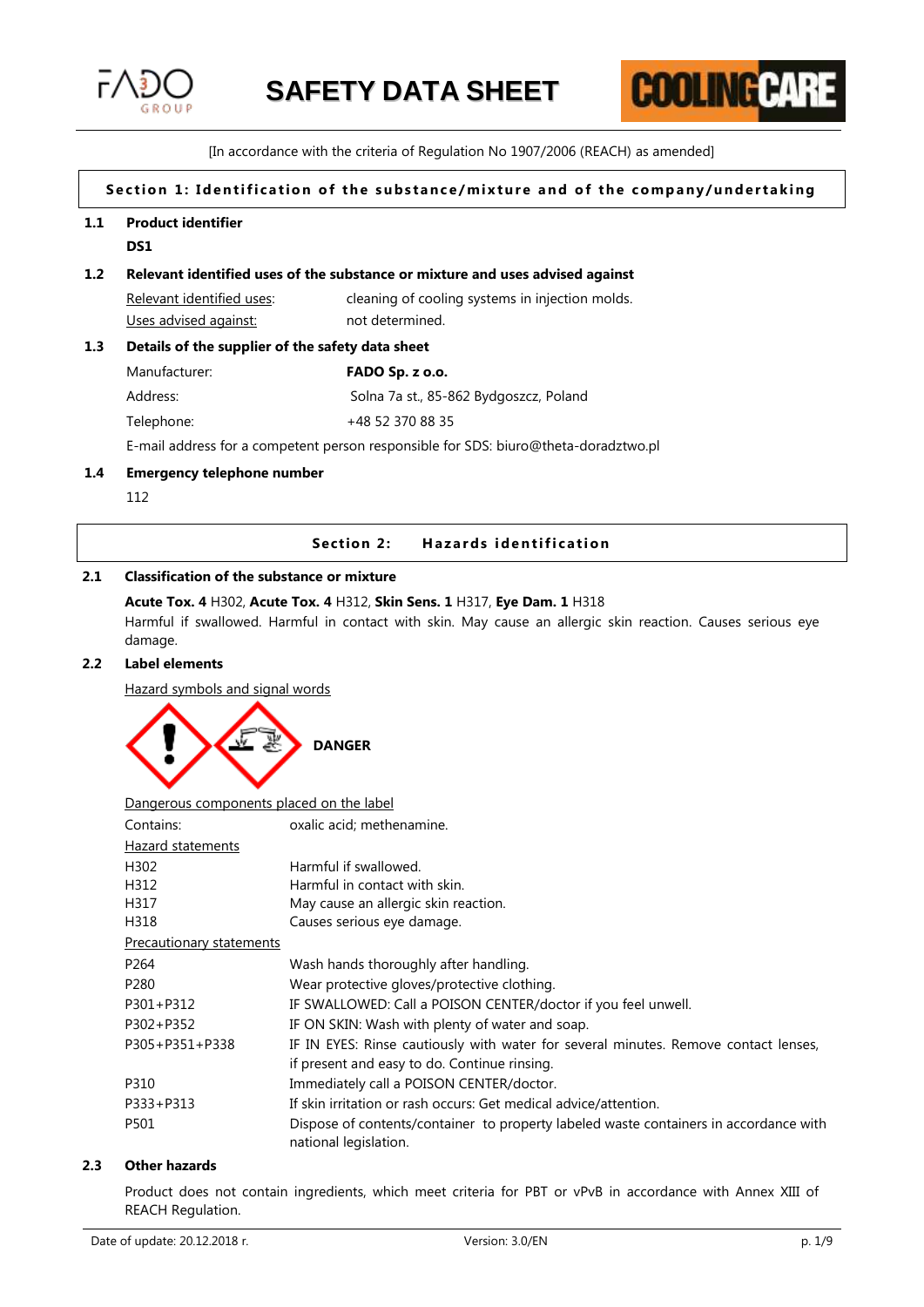



# **Section 3: Composition/information on ingredients**

#### **3.2 Mixtures**

| CAS number: 144-62-7/ 6153-56-6<br>EC number: 205-634-3<br>Index number: 607-006-00-8<br>Registration number:<br>01-2119534576-33-XXXX | oxalic acid $1$<br>Acute Tox. 4 H302, Acute Tox. 4 H312, Eye Dam. 1 H318        | > 70%     |
|----------------------------------------------------------------------------------------------------------------------------------------|---------------------------------------------------------------------------------|-----------|
| CAS number: 5329-14-6<br>EC number: 226-218-8<br>Index number: 016-026-00-0<br>Registration number:<br>01-2119488633-28-XXXX           | sulphamic acid<br>Skin Irrit. 2 H315, Eye Irrit. 2 H319, Aquatic Chronic 3 H412 | $< 10 \%$ |
| CAS number: 100-97-0<br>EC number: 202-905-8<br>Index number: 612-101-00-2<br>Registration number:<br>01-2119474895-20-XXXX            | methenamine<br>Flam. Sol. 2 H228, Skin Sens. 1 H317                             | < 1.5 %   |

 $1$  Substance with a specific value at the European Union level of the permissible concentration in the work environment. Full text of each relevant H phrase is given in section 16 of SDS.

# Section 4: First aid measures

#### **4.1 Description of first aid measures**

Skin contact: take off contaminated clothing. Wash out the contaminated skin with plenty of water and soap. Consult a doctor if disturbing symptoms appear.

Eye contact: protect non-irritated eye, remove contact lenses. Wash contaminated eyes thoroughly with water for at least 10-15 minutes. Avoid strong water jet - risk of corneal damage. Put a sterile dressing. Consult a ophthalmologist if disturbing symptoms appear.

Ingestion: do not induce vomiting. Never give anything to drink to an unconscious person. Consult a physician – show the container or label.

Inhalation: in case of exposure remove to fresh air. Keep warm and calm. Consult a doctor if disturbing symptoms occur.

# **4.2 Most import ant symptoms and effects, both acute and delayed**

Skin contact: causes redness, dryness, allergic reactions.

Eye contact: redness, tearing, burning, blurred vision, pain, irritation, risk of serious eye damage.

Ingestion: stomachache, nausea, vomiting.

Inhalation: may cause irritation of mucous membranes of the eyes and respiratory tract, cough.

## **4.3 Indication of any immediate medical attention and special treatment needed**

Physician makes a decision regarding further medical treatment after thoroughly examination of the injured. Symptomatic treatment.

# **Section 5: Firefighting measures**

# **5.1 Extinguishing media**

Suitable extinguishing media: CO<sub>2</sub>, dry chemical, water spray, foam. Adapt the extinguishing media to thesurrending materials.

Unsuitable extinguishing media: water jet – risk of the propagation of the flame.

## **5.2 Special hazards arising from the substance or mixture**

During the fire, the product may produce harmful fumes containing carbon oxides and other unidentified products of thermal decomposition. Do not inhale combustion products, they can be dangerous for human health.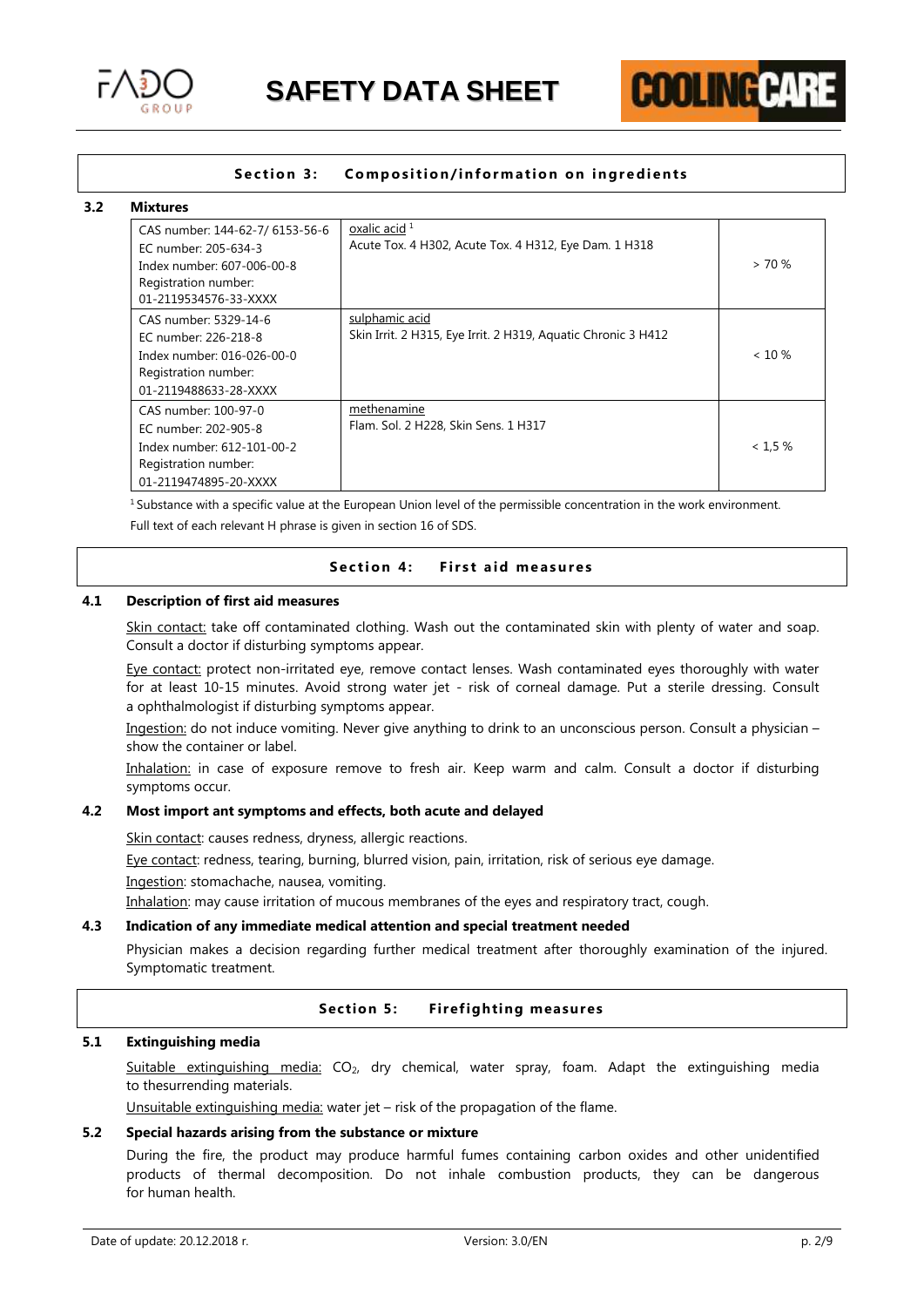



#### **5.3 Advice for firefighters**

The product is not flammable. Personal protection typical in case of fire. Do not stay in the fire zone without self-contained breathing apparatus and protective clothing resistant to chemicals. Remove endangered containers if this can be done safely. In case of fire cool endangered containers with water fog from safe distance. Collect used extinguishing media.

#### **Section 6:** Accidental release measures

#### **6.1 Personal precautions, protective equipment and emergency procedures**

For non-emergency personnel: limit the access for the outsiders into the breakdown area, until the suitable cleaning operations are completed. In the case of large releases, isolate the exposed area. Use personal protective equipment. Avoid contact with eyes and skin. Avoid formation and inhalation of product dusts. Ensure adequate ventilation.

For rescuers: ensure that only personnel trained to remove the malfunction and its effects. Use personal protective equipment.

# **6.2 Environmental precautions**

Do not empty into drains, surface or ground water. In case of release of large amounts of the product, it is necessary to take appropriate steps to prevent it from spreading into the environment. Notify relevant emergency services.

# **6.3 Methods and material for containment and cleaning up**

Pick up mechanically, avoiding dust formation and transfer to appropriate waste disposal containers. Collected material should be treated as waste. Clean the contaminated place with a large amount of water. Ventilate contaminated place.

#### **6.4 Reference to other sections**

Use personal protective equipment in accordance with section 8. Dispose in accordance with recommendations from section 13.

# **Section 7: Handling and storage**

## **7.1 Precautions for safe handling**

Handle in accordance with good occupational hygiene and safety practices. Do not eat, drink or smoke in the workplace. Before break and after work wash hands carefully. Avoid eyes, skin and clothing contamination. Contaminated clothing should be removed and washed before reuse. Avoid inhalation and formation of product dust. Ensure adequate ventilation of the area in which product is stored and used. Use adequate protective equipment. Keep unused containers tightly sealed. Do not use empty containers for other purposes.

## **7.2 Conditions for safe storage, including any incompabilities**

Keep only in original, tightly closed containers in a cool, dry and well-ventilated area. Do not store with food, drink, animal feedingstuffs and incompatible materials (see subsection 10.5). Avoid direct sunlight and moisture.

# **7.3 Specific end use(s)**

No data concerning other uses than given in subsection 1.2.

#### **Section 8:** Exposure controls/personal protection

#### **8.1 Control parameters**

| <b>Specification</b>       | TWA 8 hour        | STEL 15 min | <b>Notation</b>          |
|----------------------------|-------------------|-------------|--------------------------|
| oxalic acid CAS [144-62-7] | $1 \text{mq/m}^3$ |             | $\overline{\phantom{a}}$ |

Legal Basis: Commission Directive 2006/15/EC, 2000/39/EC, 2009/161/EC, 2017/164/EU

Please check any national occupational exposure limit values in your country.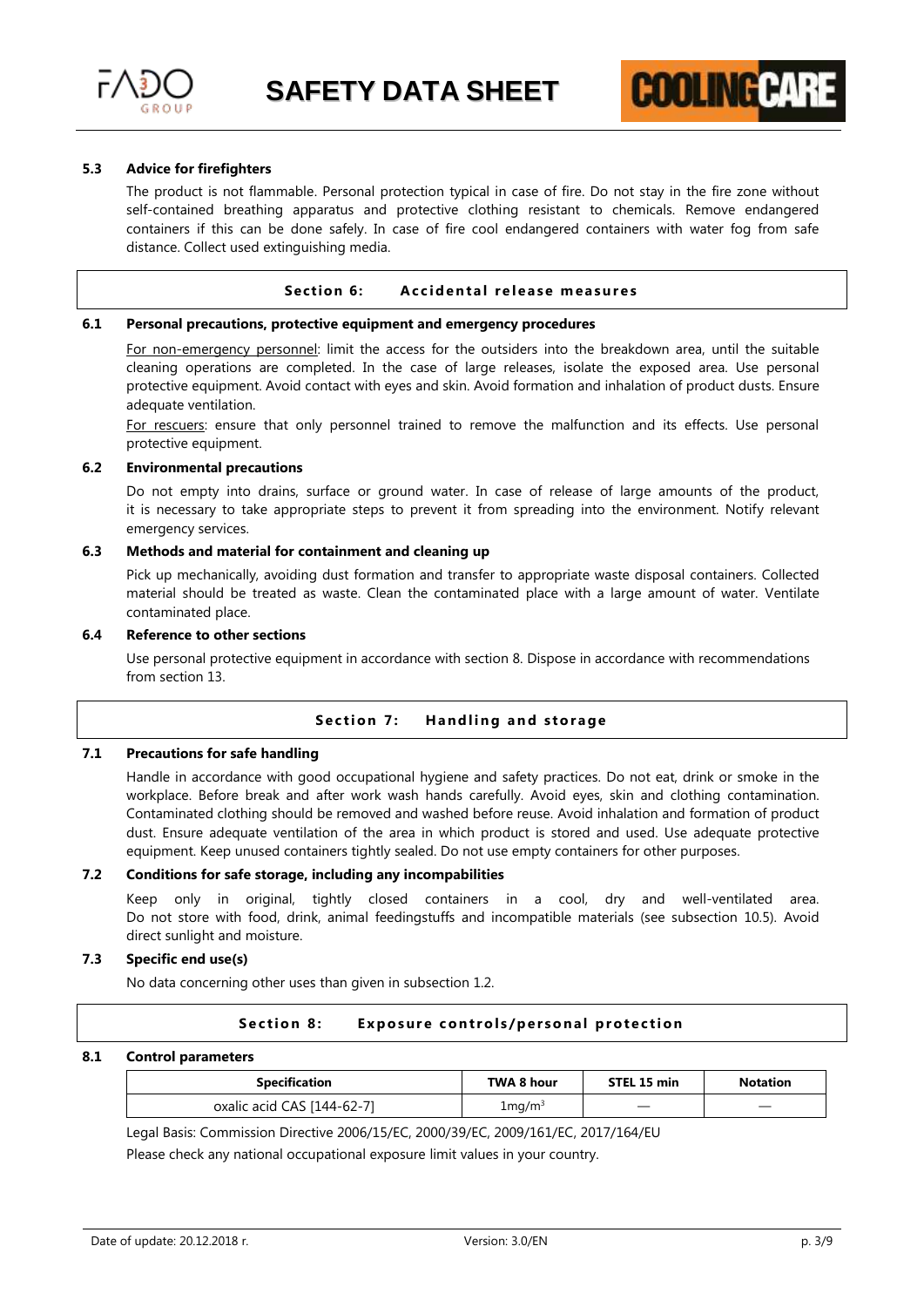

# Recommended control procedures

Procedures concerning the control over the dangerous components concentrations in the air and control over the air quality in the workplace - if they are available and Justified for the position - in Accordance with the European Standards, with the conditions within the exposure place and a proper test methodology adapted to the working conditions.

# **DNEL values for components**

oxalic acid

| subjects   | way of operation | effects    | type of exposure | value                     |
|------------|------------------|------------|------------------|---------------------------|
|            | skin             | short-term | local effect     | 0,69 mg/cm <sup>2</sup>   |
| employees  | skin             | long-term  | systemic effect  | 2,29 mg/kg body weight    |
|            | inhalation       | long-term  | systemic effect  | 4,03 mg/m <sup>3</sup>    |
| population | skin             | short-term | local effect     | $0,35 \,\mathrm{mg/cm^2}$ |
|            | skin             | long-term  | systemic effect  | 2,14 mg/kg body weight    |

sulphamic acid

| subjects   | way of operation | effects   | type of exposure | value                  |
|------------|------------------|-----------|------------------|------------------------|
| employees  | skin             | long-term | systemic effect  | 10 mg/kg mc/day        |
|            | inhalation       | long-term | systemic effect  | 70,5 mg/m <sup>3</sup> |
| population | skin             | long-term | systemic effect  | 5 mg/kg mc/day         |
|            | inhalation       | long-term | systemic effect  | 17,4 mg/m <sup>3</sup> |
|            | ingestion        | long-term | systemic effect  | 5 mg/kg mc/day         |

# **PNEC values for components**

oxalic acid

| ovanc acia             |                   |
|------------------------|-------------------|
| fresh water            | 0,1622 mg/l       |
| marine water           | 0,01622 mg/l      |
| sewage treatment plant | 1550 mg/l         |
| sulphamic acid         |                   |
| fresh water            | $1,8$ mg/l        |
| marine water           | $0,18$ mg/l       |
| water                  | $0,48$ mg/l       |
| lfresh water sediment  | 8,36 mg/kg        |
| marine water sediment  | $0,84$ mg/kg      |
| soil                   | 5 mg/kg           |
| sewage treatment plant | $20 \text{ ma/l}$ |

# **8.2 Exposure controls**

Use the product in accordance with good occupational hygiene and safety practices. Do not eat, drink or smoke. Wash hands thoroughly after breaks and after work. Avoid eyes and skin contamination. Avoid inhalation and formation of product dust. Use personal protective equipment. Provide adequate general ventilation and / or local. Eye showers (washers) should be installed near workplaces.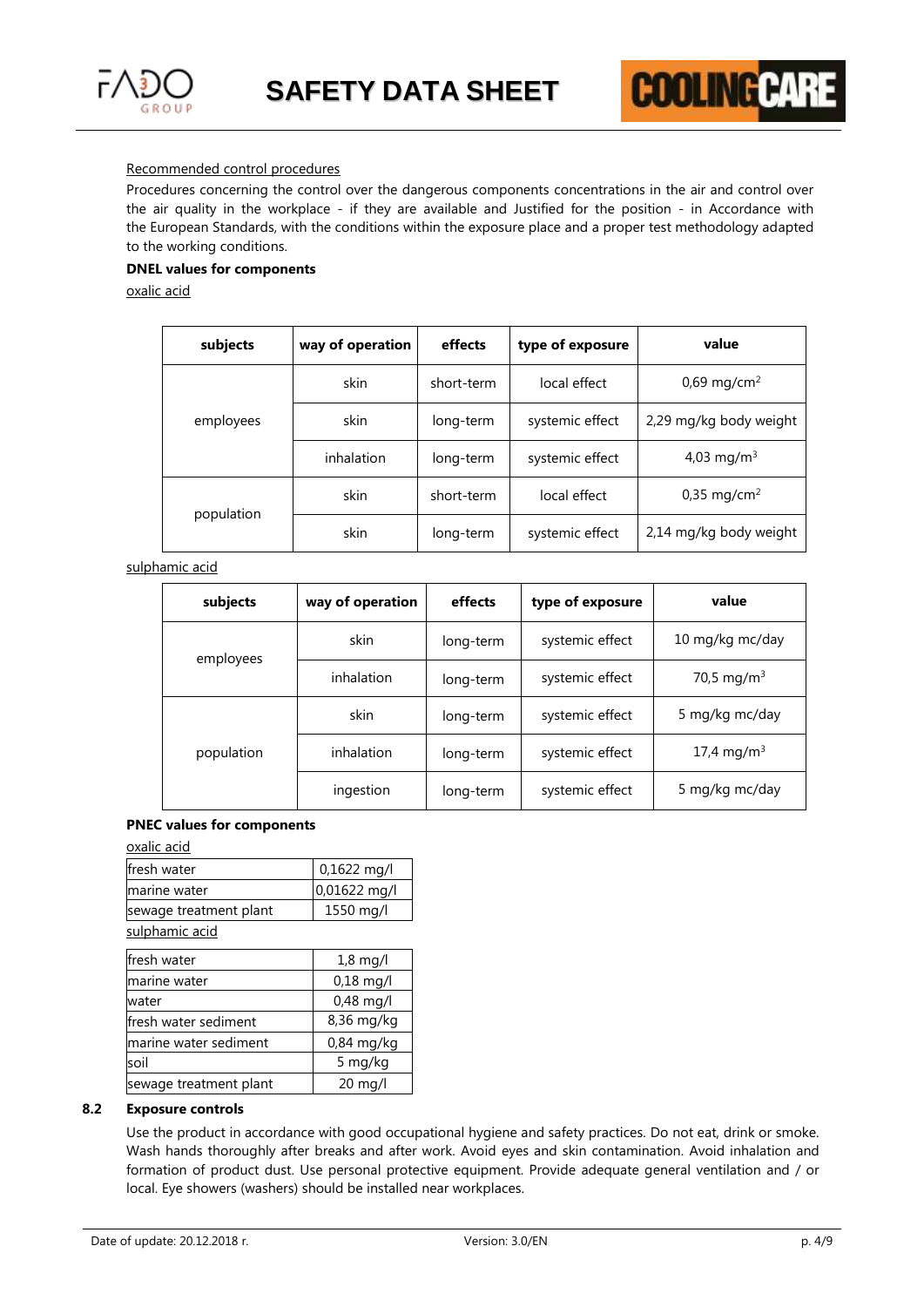

Wear protective gloves resistant to the product. The material on the gloves should be chosen individually at the workplace. In case of short term exposure wear protective gloves with a level of efficacy of 2 or more (breakthrough time > 30 minutes). In case of prolonged contact wear protective gloves with a level of effectiveness of 6 (breakthrough time > 480 minutes).

**COOLING P!** 

The material that the gloves are made of must be impenetrable and resistant to the product's effects. The selection of material must be performed with consideration of breakthrough time, penetration speed and degradation. Moreover, the selection of proper gloves depends not only on the material, but also on other quality features and changes depending on the manufacturer. The producer should provide detailed information regarding the exact breakthrough time. This information should be followed.

#### Eye/face protection

Use adequate protective goggles, if there is a risk of eye contamination.

#### Respiratory protection

In case of failure, appropriate respiratory protection equipment should be selected considering the concentration of oxygen in the air, the type of airborne contaminants and their physical and chemical properties, location and concentration of harmful substances and gases, operating conditions, load and their duration, temperature and humidity.

The necessity to use and selection of appropriate personal protective equipment should take into account the type of hazard posed by the product, the conditions at the workplace and the manner in which the product is handled. Personal protective equipment must meet requirements of regulation 2016/425 and standards. Employer is obliged to ensure equipment adequate to activities carried out, with quality demands, cleaning and maintenance. Any contaminated or damaged personal protective equipment must be replaced immediately.

#### Environmental exposure controls

Avoid environment contamination, do not empty into drains. Possible emissions from the ventilation systems and processing equipment should be controlled in order to determinate their compatibility with environmental protection regulations.

# **Section 9:** Physical and chemical properties

#### **9.1 Information on basic physical and chemical properties**

|     | physical state:                               | solid, powder                                |
|-----|-----------------------------------------------|----------------------------------------------|
|     | colour:                                       | white                                        |
|     | odour:                                        | odourless                                    |
|     | odour threshold:                              | not applicable                               |
|     | pH (8 % solution):                            | < 1                                          |
|     | melting point/freezing point:                 | not determined                               |
|     | initial boiling point and boiling range:      | not applicable                               |
|     | flash point:                                  | not applicable                               |
|     | evaporation rate:                             | not applicable                               |
|     | flammability (solid, gas):                    | not applicable, product is not flammable     |
|     | upper/lower flammability or explosive limits: | not applicable                               |
|     | vapour pressure:                              | not applicable                               |
|     | vapour density:                               | not applicable                               |
|     | bulk density (25 °C):                         | ok. 900 g/cm <sup>3</sup>                    |
|     | solubility (water, 10 °C)                     | ok. 87 g/l                                   |
|     | partition coefficient: n-octanol/water:       | not determined                               |
|     | auto-ignition temperature:                    | not applicable, product is not auto-ignition |
|     | decomposition temperature:                    | 185-190 °C                                   |
|     | explosive properties:                         | not display                                  |
|     | oxidising properties:                         | not display                                  |
|     | viscosity:                                    | not applicable                               |
| 9.2 | <b>Other information</b>                      |                                              |
|     | sublimation temperature:                      | 157 °C                                       |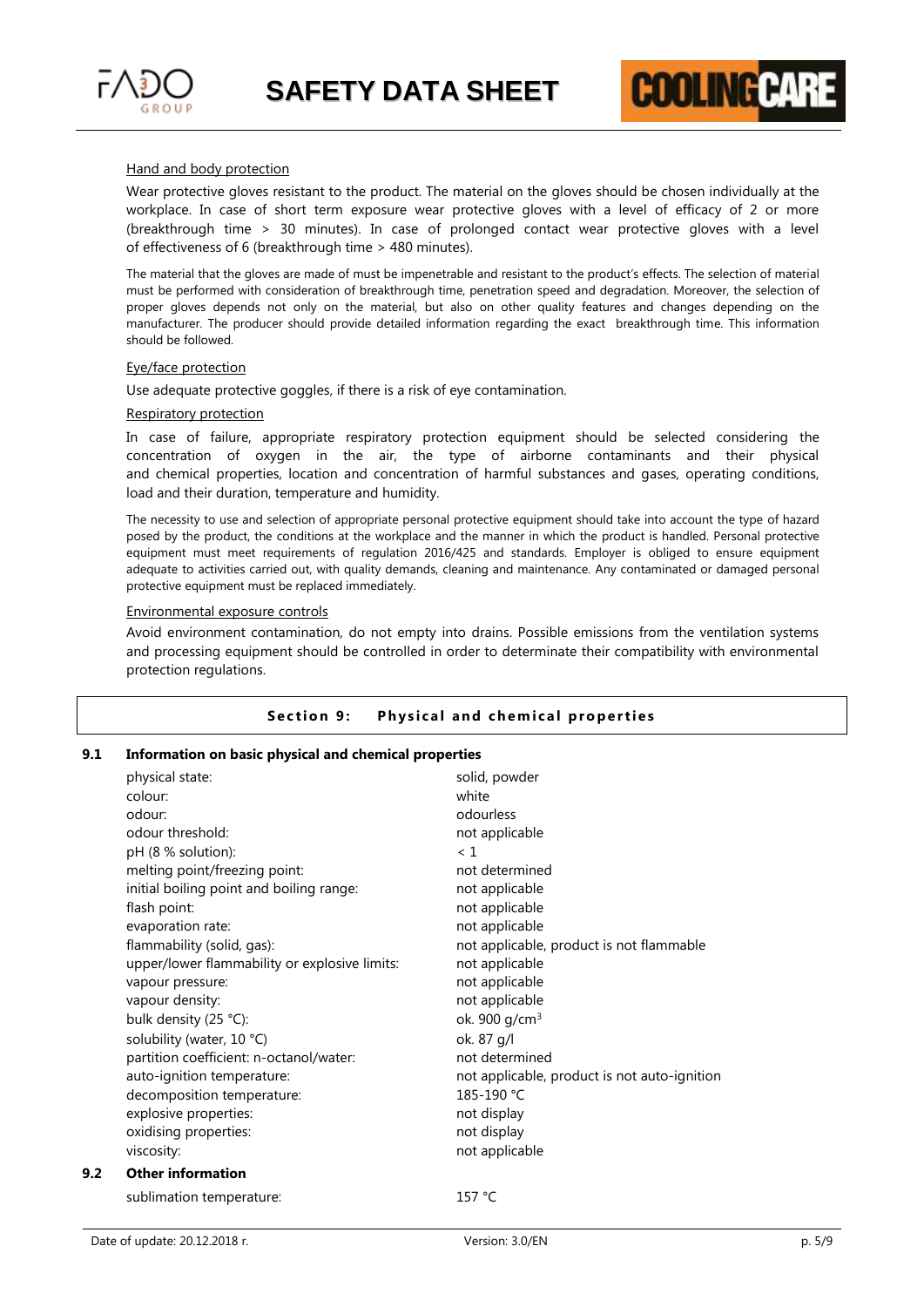



# **Section 10: Stability and reactivity**

#### **10.1 Reactivity**

Product is reactive. It does not undergo hazardous polimerization. See also subsections 10.4 - 10.5.

# **10.2 Chemical stability**

The product is stable under normal conditions of storage and use.

#### **10.3 Possibility of hazardous reactions**

Reacts violently with silver and its salts, sodium hypochlorite, strong oxidants.

#### **10.4 Conditions to avoid**

Avoid sources of heat, direct sunlight and overheating. Protect from moisture.

#### **10.5 Incompatible materials**

Strong oxidants, bases, silver and its salts, sodium hypochlorite.

# **10.6 Hazardous decomposition products**

Not known.

# **Section 11: Toxicological information**

#### **11.1 Information on toxicological effects**

| Information on toxicological effects |                         |
|--------------------------------------|-------------------------|
| <b>Toxicity of components</b>        |                         |
| oxalic acid                          |                         |
| LD <sub>50</sub> (ingestion, rat)    | 375 mg/kg               |
| $LD_{50}$ (skin, rabbit)             | 20 mg/kg                |
| sulphamic acid                       |                         |
| $LD_{50}$ (ingestion, rat)           | 1450 mg/kg              |
| $LD_{50}$ (skin, rat)                | > 2 000 mg/kg           |
| methenamine                          |                         |
| $LD_{50}$ (ingestion, rat)           | 9 200 mg/kg             |
| $LC_{50}$ (skin, rat)                | 2 000 mg/m <sup>3</sup> |
| <b>Toxicity of mixture</b>           |                         |
|                                      |                         |

#### Acute toxicity

The acute toxicity of the mixture (ATEmix) was calculated on the basis of the appropriate conversion factor contained in Table 3.1.2. Annex I to the CLP Regulation.

| ATE <sub>mix</sub> (ingestion) | > 300- < 2 000 mg/kg |
|--------------------------------|----------------------|
|                                |                      |

| $ATE_{mix}$ (skin) | > 1 000- < 2 000 mg/kg |
|--------------------|------------------------|
|                    |                        |

Harmful if swallowed. Harmful in contact with skin.

# Skin corrosion/irritation

Based on available data, the classification criteria are not met.

Serious eye damage/irritation

Causes serious eye damage.

Respiratory or skin sensitization

May cause an allergic skin reaction.

Germ cell mutagenicity

Based on available data, the classification criteria are not met.

#### Carcinogenicity

Based on available data, the classification criteria are not met.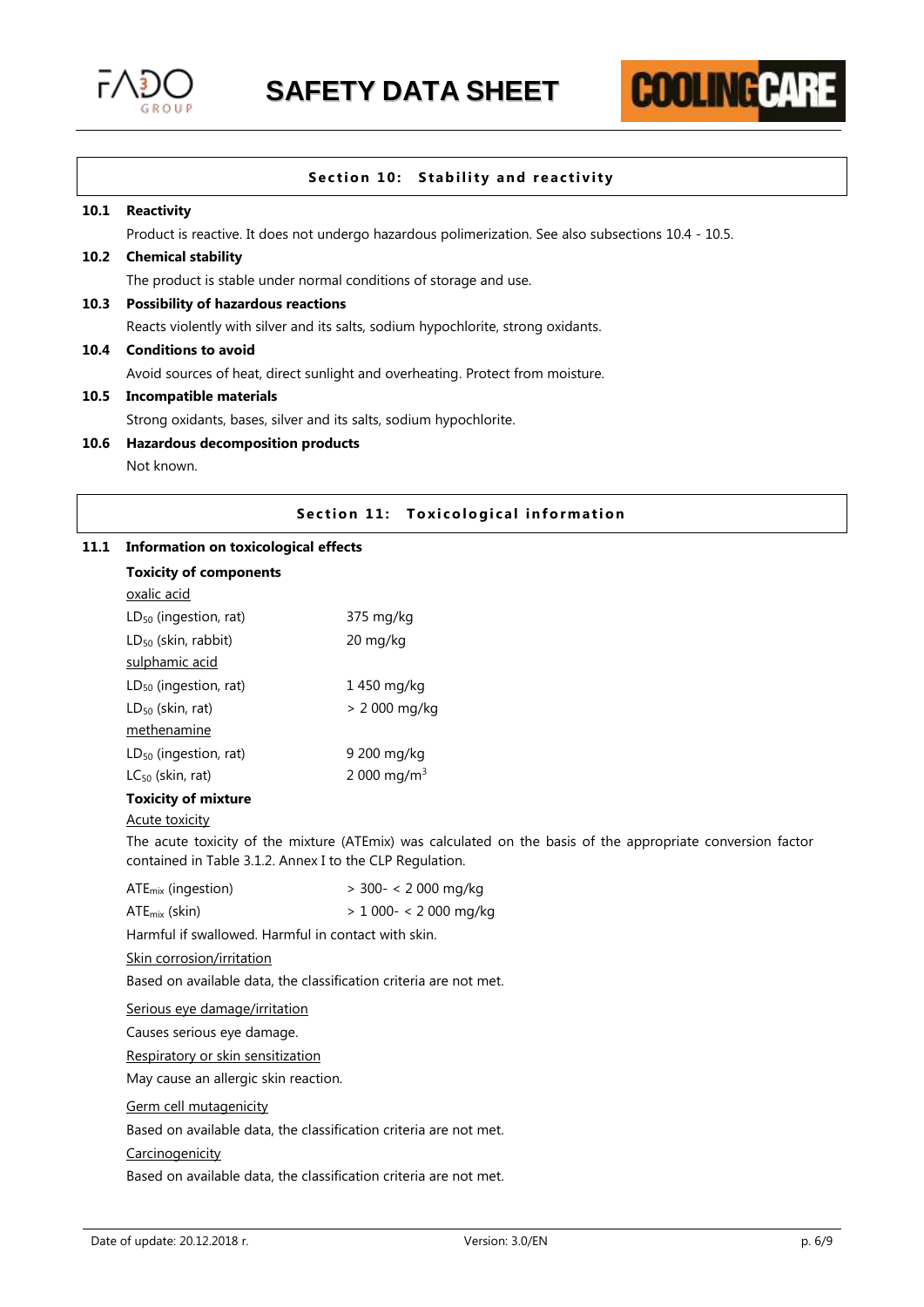



Reproductive toxicity

Based on available data, the classification criteria are not met.

STOT-single exposure

Based on available data, the classification criteria are not met.

STOT-repeated exposure

Based on available data, the classification criteria are not met.

## Aspiration hazard

Based on available data, the classification criteria are not met.

# **Section 12: Ecological information**

#### **12.1 Toxicity**

#### **Toxicity of components**

oxalic acid Toxicity for fish:  $LC_{50}$  160 mg/l/96h Toxicity for daphia: EC<sup>50</sup> 162,2 mg/l/48h (*Daphnia magna*, OECD 202) Toxicity for algae: 80 mg/l/8dni Toxicity for terrestrial plants:  $EC_{50}$  8mM/72h sulphamic acid Toxicity for fish:  $LC_{50}$  70,3 mg/l/96h Toxicity for daphia: EC<sup>50</sup> 71,6 mg/l/48h (*Daphnia magna*) Toxicity for algae: ErC<sub>50</sub> 48 mg/l/72h Toxicity for algae: NOEC 18 mg/l/880h **Toxicity of mixture**

Product is not classified as hazardous for the environment.

# **12.2 Persistence and degradability**

Oxalic acid undergoes biological degradation (73 %/ 30 days)

#### **12.3 Bioaccumulative potential**

Do not expect bioaccumulation. oxalic acid log Po/w -1,7 sulphamic acid log Kow -4,3438

#### **12.4 Mobility in soil**

Product is mobil in soil. Mobility of components of the product depends on the hydrophilic and hydrophobic properties and biotic and abiotic conditions of soil, including its structure, climatic conditions, seasons and soil organisms.

# **12.5 Results of PBT and vPvB assessment**

Substances contained in the product are not assessed as PBT or vPvB.

# **12.6 Other adverse effects**

The mixture is not classified as hazardous for the ozone layer. Other harmful effects of particular components of the mixture on the environment (e.g.: endocrine disrupting, the impact on the global warming) should be considered.

#### **Section 13: Disposal considerations**

#### **13.1 Waste treatment methods**

Disposal methods for the product: disposal in accordance with the local legislation. Store residues in original containers. If it is possible, recycling is preferred. Waste code should be given in the place of waste formation.

Disposal methods for used packing: reuse/recycle/liquidate empty containers in accordance with the legislation in force. Only containers completely empty can be recycled.

Legal basis: Directive 2008/98/EC as amended, 94/62/EC as amended.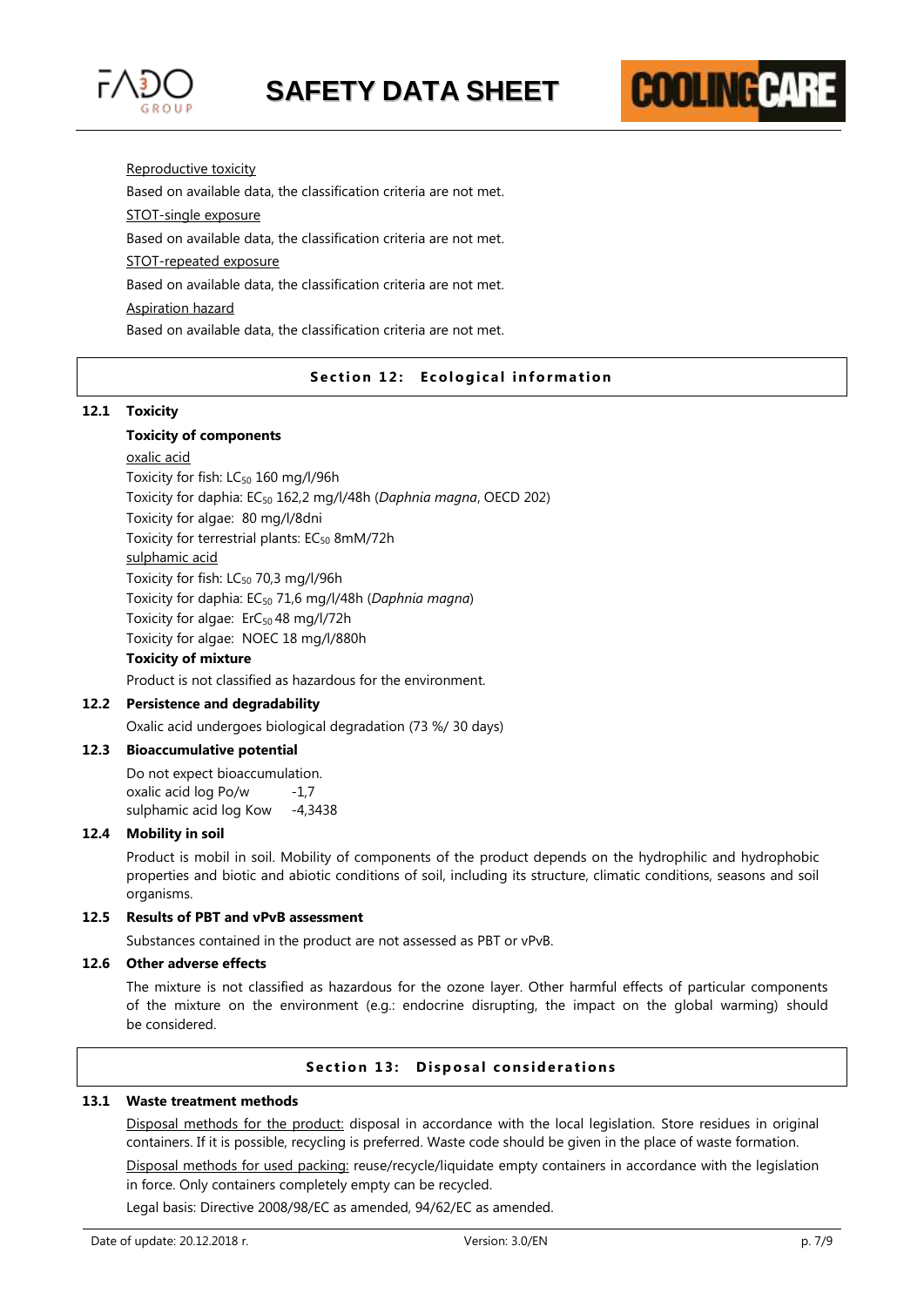

# **Section 14: Transport information**

**COOLING P.** 

# **14.1 UN number**

Not applicable, product is not classified as dangerous during transportation.

#### **14.2 UN proper shipping name**

Not applicable.

#### **14.3 Transport hazard class(es)**

Not applicable.

# **14.4 Packing group**

Not applicable.

#### **14.5 Environmental hazards**

Not applicable.

#### **14.6 Special precautions for user**

Not applicable.

# **14.7 Transport in bulk according to Annex II of MARPOL and the IBC Code**

Not applicable.

#### **Section 15: Regulatory information**

# **15.1 Safety, health and environmental regulations/legislation specific for the substance or mixture**

**Regulation (EC) No 1907/2006** of the European Parliament and of the Council of 18 December 2006 concerning the Registration, Evaluation, Authorization and Restriction of Chemicals (REACH), establishing a European Chemicals Agency, amending Directive 1999/45/EC and repealing Council Regulation (EEC) No 793/93 and Commission Regulation (EC) No 1488/94 as well as Council Directive 76/769/EEC and Commission Directives 91/155/EEC, 93/67/EEC, 93/105/EC and 2000/21/EC.

**Regulation (EC) No 1272/2008** of the European Parliament and of the Council of 16 December 2008 on classification, labelling and packaging of substances and mixtures, amending and repealing Directives 67/548/EEC and 1999/45/EC, and amending Regulation (EC) No 1907/2006 (Text with EEA relevance).

**Commission Regulation (EU) 2015/830** of 28 May 2015 amending Regulation (EC) No 1907/2006 of the European Parliament and of the Council on the Registration, Evaluation, Authorisation and Restriction of Chemicals (REACH)

**Commission Regulation (EC) No 790/2009** of 10 August 2009 amending, for the purposes of its adaptation to technical and scientific progress, Regulation (EC) No 1272/2008 of the European Parliament and of the Council on classification, labelling and packaging of substances and mixtures (Text with EEA relevance).

**Directive 2008/98/EC** of the European Parliament and of the Council of 19 November 2008 on waste and repealing certain Directives as amended.

**European Parliament and Council Directive 94/62/EC** of 20 December 1994 on packaging and packaging waste as amended.

**Commission Directive 2000/39/EC** of 8 June 2000 establishing a first list of indicative occupational exposure limit values in implementation of Council Directive 98/24/EC on the protection of the health and safety of workers from the risks related to chemical agents at work.

**Commission Directive 2006/15/EC** of 7 February 2006 establishing a second list of indicative occupational exposure limit values in implementation of Council Directive 98/24/EC and amending Directives 91/322/EEC and 2000/39/EC.

**Commission Directive 2009/161/EU** of 17 December 2009 establishing a third list of indicative occupational exposure limit values in implementation of Council Directive 98/24/EC and amending Commission Directive 2000/39/EC.

**Commission Directive 2017/164/EU** of 31 January 2017 establishing a fourth list of indicative occupational exposure limit values pursuant to Council Directive 98/24/EC, and amending Commission Directives 91/322/EEC, 2000/39/EC and 2009/161/EU.

#### **15.2 Chemical safety assessment**

Chemical safety assessment is not required for mixture.